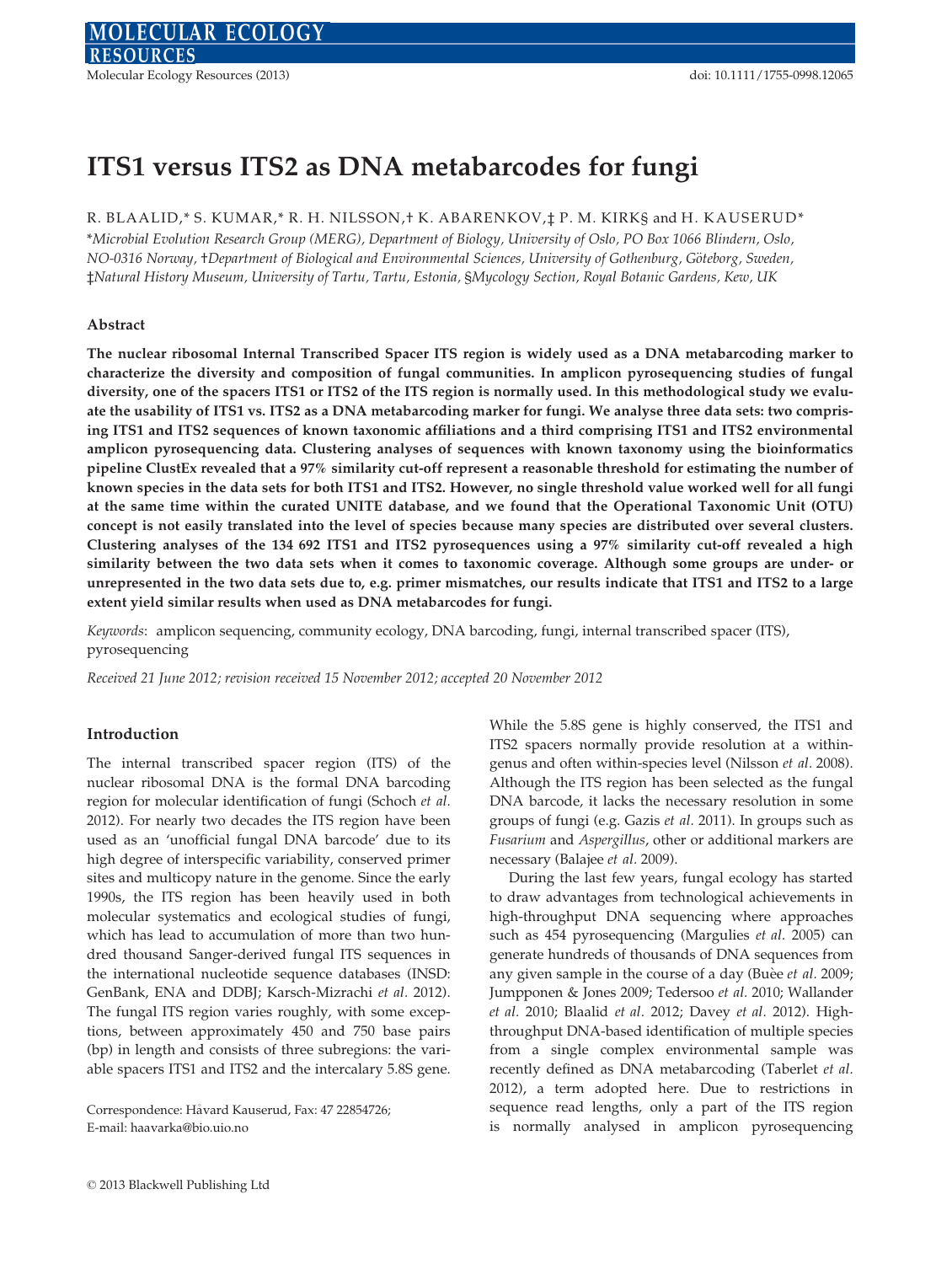studies—either ITS1 (Buèe et al. 2009; Jumpponen & Jones 2009; Tedersoo et al. 2010; Blaalid et al. 2012) or ITS2 (Wallander et al. 2010; Davey et al. 2012). With improvements of the sequencing technologies, it will be possible to sequence the entire ITS region. However, as chimeric sequences typically are formed across the conserved 5.8S regions during PCR amplification of mixed substrates, it may still be favourable to analyse ITS1 and ITS2 separately.

Whether ITS1 or ITS2 provides the best taxonomic resolution at the species level has been debated (Nilsson et al. 2008; Bellemain et al. 2010; Mello et al. 2011). Furthermore, different types of primer biases may lead to biased amplification of different taxonomic groups in ITS1 and ITS2 (Tedersoo et al. 2010). Systematic length differences between ITS1 and ITS2 may have a similar effect (Bellemain et al. 2010). It has been shown that ITS1 is on average somewhat more variable than ITS2 in most fungal lineages (Nilsson et al. 2008; Ryberg et al. 2008; Mullineux & Hausner 2009). An evaluation of 4185 complete ITS reads revealed that 66% had a higher variability in ITS1, whereas 34% were more variable in ITS2 (Nilsson et al. 2008). Separate studies of members within both Basidiomycota, such as the genus Inocybe, and Ascomycota, such as the order Ophiostomatales, indicate that ITS1 is more variable compared with ITS2 (Ryberg et al. 2008; Mullineux & Hausner 2009). Although there are species differences between the variability of ITS1 vs. ITS2, a correlation of this variability has been observed, suggesting that the two regions do not evolve separately (Nilsson et al. 2008). In a recent pyrosequencing study, the ability of ITS1 and ITS2 to uncover soil fungal communities in truffle grounds was compared (Mello et al. 2011). The authors concluded that both ITS1 and ITS2 were suitable as DNA metabarcoding markers (Mello et al. 2011).

In this study we use both sequence data of known taxonomic affiliation as well as pyrosequencing data obtained from 42 environmental samples to evaluate the usability of ITS1 vs. ITS2 as DNA metabarcodes for fungi. Although the usability of ITS1 vs. ITS2 has been addressed in other studies (Mello et al. 2011), to our knowledge this is the first attempt to examine how well clustering techniques group ITS sequences of known taxonomic affiliation into species, as judged by Latin binomials.

# Materials and methods

# Sequence data of known taxonomic affiliation from UNITE and INSD

The first data set consisted of 1743 full-length ITS sequences, comprising 750 unique species accessioned

in the fungal reference database UNITE. This is a curated database whose core data are made up by high-quality sequences identified by taxonomic experts (Abarenkov et al. 2010a). Most (>95%) of the analysed accessions in UNITE were basidiomycetes. The other data set comprised ITS data with known taxonomy obtained from INSD. First, all available fungal ITS sequences with a full Latin binomial were downloaded from INSD. Reverse complementary entries were corrected for; sequences of poor read quality, as well as chimeric sequences, were pursued for exclusion through PlutoF (Abarenkov et al. 2010b). Only the 26 665 fulllength sequences belonging to Dikarya (Ascomycota + Basidiomycota) were used in the further analyses. The sequences were split into one ascomycete data set (18 215 sequences) and another basidiomycete data set (8440 sequences). The ITS data sets were split into ITS1 and ITS2 parts through the ITS Extractor (Nilsson et al. 2010). We tested the effect of different sequence similarity levels during clustering with BLASTCLUST using a newly designed bioinformatics pipeline ClustEx (see below). All data sets were clustered using 90–100% sequence similarity (e.g. 90%, 91%, … 100%) requiring 75% sequence coverage. The analysis of the distribution of species across clusters was based on the sequences downloaded from UNITE, including the ratio between known species vs. number of clusters, using Perl scripts.

#### Software operation

The bioinformatics pipeline ClustEx, used to analyse the UNITE and INSD data, was written in Perl v5.8 and PHP 4.3 as a graphical-interface wrapper for the three clustering programs BLASTCLUST, CD-HIT and UCLUST (Altschul et al. 1997; Li & Godzik 2006; Edgar 2010). In addition to user specification of similarity—and coverage range to compare in these programs—ClustEx also provides a few pre- and postclustering functionalities (Fig. S1). Sequences containing (i) DNA ambiguity symbols; (ii) user-defined short sequences (e.g.  $<$  50 bp) and (iii) identical sequences can be removed in any combination of the three prior to clustering. Postclustering functionalities include the useful option to exclude singletons, hence reducing the impact of PCR and sequencing errors (Tedersoo et al. 2010). To summarize the effect of different clustering settings, column and line graphs are generated through Perl and R scripts that are integrated in the program and presented to the user. ClustEx produces several output files based on the parameters and clustering method selected. It is implemented at the web-based bioinformatics service Bioportal at the University of Oslo (Kumar et al. 2009). Bioportal is freely available to academic users at http://www.bioportal.uio.no/.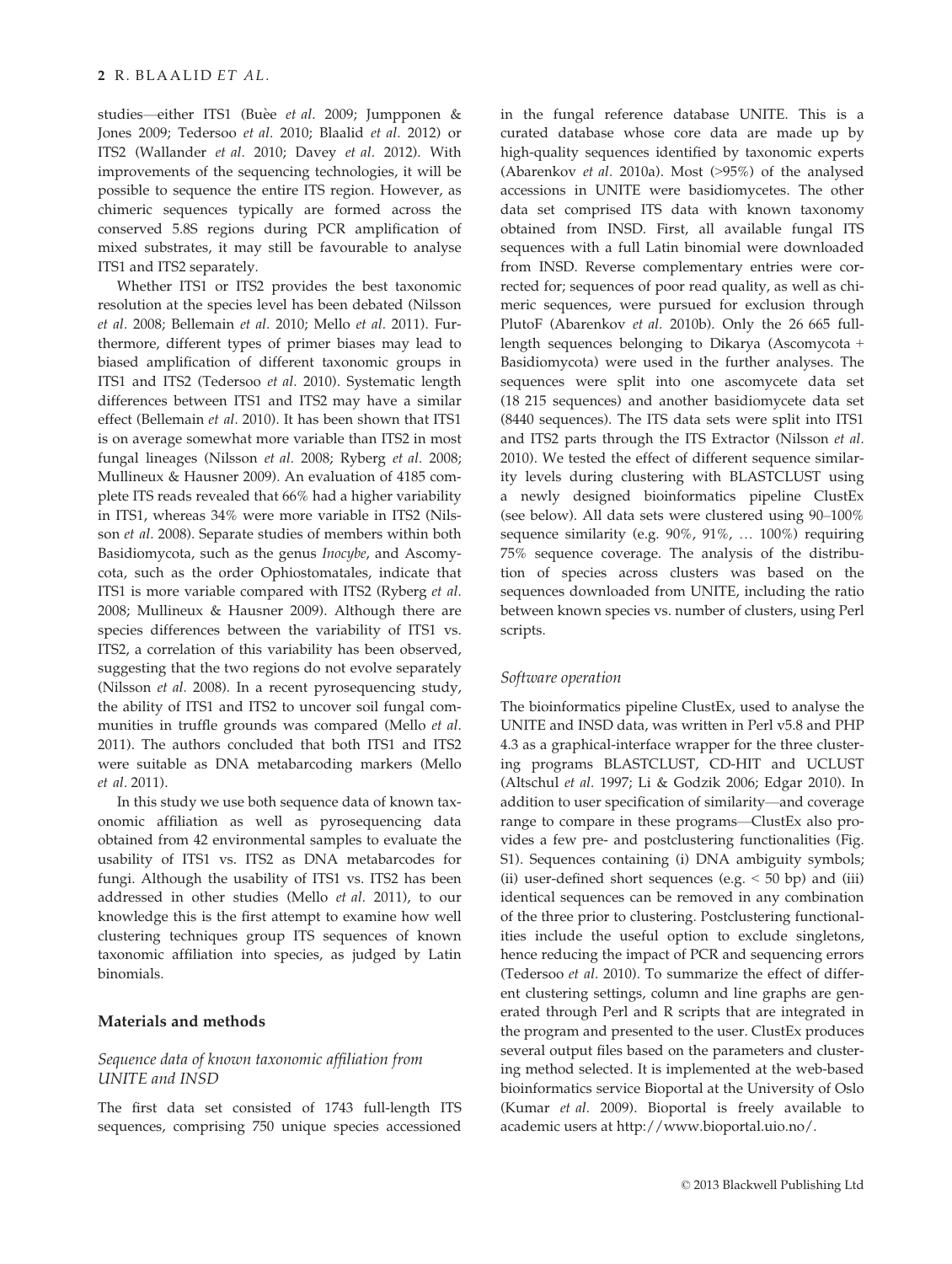# ITS1 and ITS2 pyrosequences from environmental samples

Hundred and twenty specimens, including the roots, of the ectomycorrhizal plant Bistorta vivipara were collected in a 2  $\times$  2 m plot at Finse, an alpine region in south Norway (60°58′N, 7°31′E). The plant roots were washed and rinsed prior to DNA extraction. The plot was split into 64 subplots and one soil sample (ca.  $28 \text{ cm}^3$ ) was obtained from the centre of each subplot. DNA was extracted from the plant roots using a CTAB extraction protocol as described in previous studies (Blaalid et al. 2012; Kauserud et al. 2012). The DNA extracts were further cleaned using E.Z.N.A soil clean-up kit (Omega Biotek) following the manufacturer's protocol. Total genomic DNA in soil samples was isolated from 2 ml of homogenized soil slurry using the MO BIO soil extraction kit (MO BIO Laboratories Inc.). Both plant roots and soil samples were prepared for 454 pyrosequencing by performing nested PCR, as recommended by Berry et al. (2011), to avoid the ligation bias known to occur in barcode primer-free approaches (Gillevet et al. 2010). Highly replicable results have earlier been obtained using this set-up (Kauserud et al. 2012). The fungal-specific primers ITS1-F and ITS4 (White et al. 1990; Gardes & Bruns 1993) were used in the first PCR whereas the primer pairs ITS2/ITS5 and ITS3/ITS4 were used for amplifying ITS1 and ITS2 respectively. To ensure sample recognition in downstream analyses, different 10 bp tags were added to the primer pairs ITS2/ITS5 and ITS3/ITS4 together with the 454 sequencing adaptors A and B. PCR was performed in 20  $\mu$ L reaction volumes containing 2  $\mu$ L template DNA and 18  $\mu$ L reaction mix. Final concentrations in the PCR were 0.16 mM dNTP mix, 0.2  $\mu$ M of each primer and 0.4 units Finnzymes Phusion polymerase. The amplification program for both steps of the nested PCR was as follows: 30 s at 98 °C, followed by 19 cycles of 10 s at 98 °C, 20 s at 55 °C, 20 s at 72 °C and a final extension step at 72 °C for 7 min before storage at 4 °C. A high number of PCR cycles were used to reliably obtain successful amplification, as evaluated by gel electrophoresis. A high number of cycles may, however, distort the proportion of various taxa during PCR, and, hence, the sequence data were only analysed qualitatively as presence/absence of OTUs (i.e. not quantitatively). PCR products were cleaned with Wizard© SV Gel and PCR Clean-Up System (Promega), quantified using a Sequalprep Normalization kit (Invitrogen) and pooled into 16 equimolar amplicon libraries. The amplicon libraries were sequenced on a full plate split into 16 lanes using the Roche GS FLX Titanium Series 454 sequencing platform at the Norwegian High-Throughput Sequencing Centre. Both the first and the nested PCR reaction were conducted independently for amplifying

ITS1 and ITS2. The raw data were accessioned in the NCBI Sequence Read Archive (Kodama et al. 2012), accession no. SRA050547.

We analysed the raw data by filtering and clustering of the ITS1 and the ITS2 regions separately using the bioinformatics pipeline CLOTU (Kumar et al. 2011). Reads with sequencing errors in the forward primer and tag, as well as noncongruent tag combinations, were removed. Short reads (<150 bp) and low-quality reads (all reads including one or more N) were filtered out. The sequences were then clustered into operational taxonomic units (OTUs) as a crude approximation of species, using the BLASTCLUST single linkage clustering approach with the requirement of 75% overlap in sequence length between reads in the pairwise alignments and 97% sequence similarity. To reduce putative effects of low sequencing depth, only samples with >1000 reads for both of ITS1 and ITS2 were retained for further analyses, which included 29 plant root samples and 13 soil samples. For both the ITS1 and ITS2 data sets, all clusters containing five sequences or less within individual samples were removed from downstream analyses to reduce potential effects of sequencing errors and tag-switching artefacts (Quince et al. 2009; Tedersoo et al. 2010; Carlsen et al. 2012).

For taxonomic annotation, one representative sequence from each OTU was used in BLASTn searches (Altschul et al. 1997) against the NCBI-nr database. Congruency among the top hits was assessed and a higher taxonomic level reported in doubtful cases.

#### Results and discussion

# Analyses of sequences data of known taxonomic affiliation

Clustering analyses at various similarity thresholds yielded largely similar results between ITS1 and ITS2 when it comes to the UNITE data set (Fig. 1a), that largely includes basidiomycetes, and the INSD basidiomycete data set (Fig. 1b). A higher degree of discrepancy was observed between ITS1 and ITS2 in the INSD ascomycete data set (Fig. 1c), where ITS1 generally yielded more clusters than ITS2. This effect was especially pronounced at lower sequence similarity levels (<97%). The results were highly similar for the three clustering approaches BLASTCLUST, CD-HIT and UCLUST (results not shown). Furthermore, the degree of sequence coverage during clustering had little impact on the number of clusters obtained in the range 60–90% coverage. Our results (Fig. 1) indicate that clustering at a 97% sequence similarity level gives a reasonable approximation of the number of known species in the basidiomycete data sets (judged as Latin binomials). In the INSD ascomycete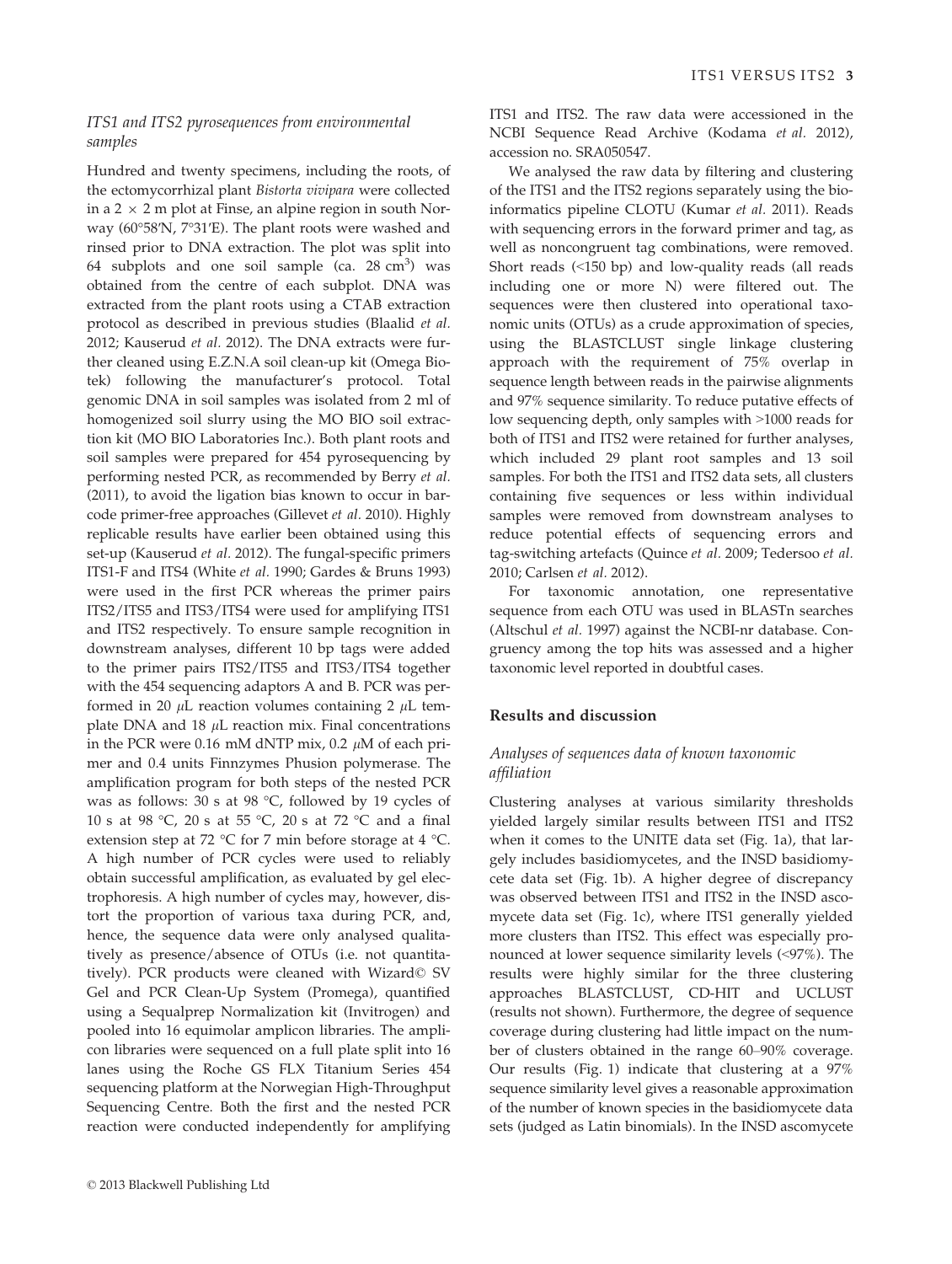

Fig. 1 Number of clusters plotted against each percentage identity cut-off (90–100% similarity) using the ITS1 and ITS2 sequences from (a) UNITE, (b) INSD basidiomycete data, (c) INSD ascomycete data. Stippled horizontal lines indicate the number of known species in the data sets whereas the vertical stippled lines indicate the corresponding level of sequence similarity in the ITS1 and ITS2 data sets.



Fig. 2 Histogram showing the average number of clusters species (judged as Latin binomials) are split into (Y-axis) according to number of sequences accessioned for each species in the UNITE database (X-axis). Hence, species represented by more than nine sequences in UNITE are on average split into approximately two clusters. 97% sequence similarity was used as cut-off during clustering with BLASTCLUST.

data set, 98% sequence similarity gave a better approximation. However, this could be due to the inclusion of synonyms and telemorphs/anamorphs in this data set, which were difficult to control for. The '3% golden rule' of sequence dissimilarity to demarcate distinct species was devised for full-length ribosomal small-subunit (SSU) sequences of prokaryotes (cf. Stackebrandt & Goebel 1994), and it has been adopted somewhat blindly also in situations where the sequences at hand are not full length, where they are not of prokaryote origin and where they do not represent the SSU in the first place.



Fig. 3 Linear regression of the relationship between the number of clusters recovered from clustering the ITS1 and ITS2 sequences obtained from the analyses of plant root (circle) and soil (square) samples. The stippled regression line excluded the outlier soil sample indicated by the arrow.

The fungal ITS region is such an example. The present results nevertheless lend support to the numerous analyses where a 97% sequence similarity level has been used (O′Brien et al. 2005; Morris et al. 2008; Ryberg et al. 2008; Walker et al. 2008; Bjorbækmo et al. 2010; Tedersoo et al. 2010), supporting the similar observation, although with specific focus on basidiomycetes, by Tedersoo et al. (2010).

When we inspected the obtained clusters of the UNITE data set more in depth, we observed that 30.6% (ITS1) and 29.2% (ITS2) of the species (Latin binomials) represented by more than two sequences were split into two or more clusters (Fig. 2) and that many clusters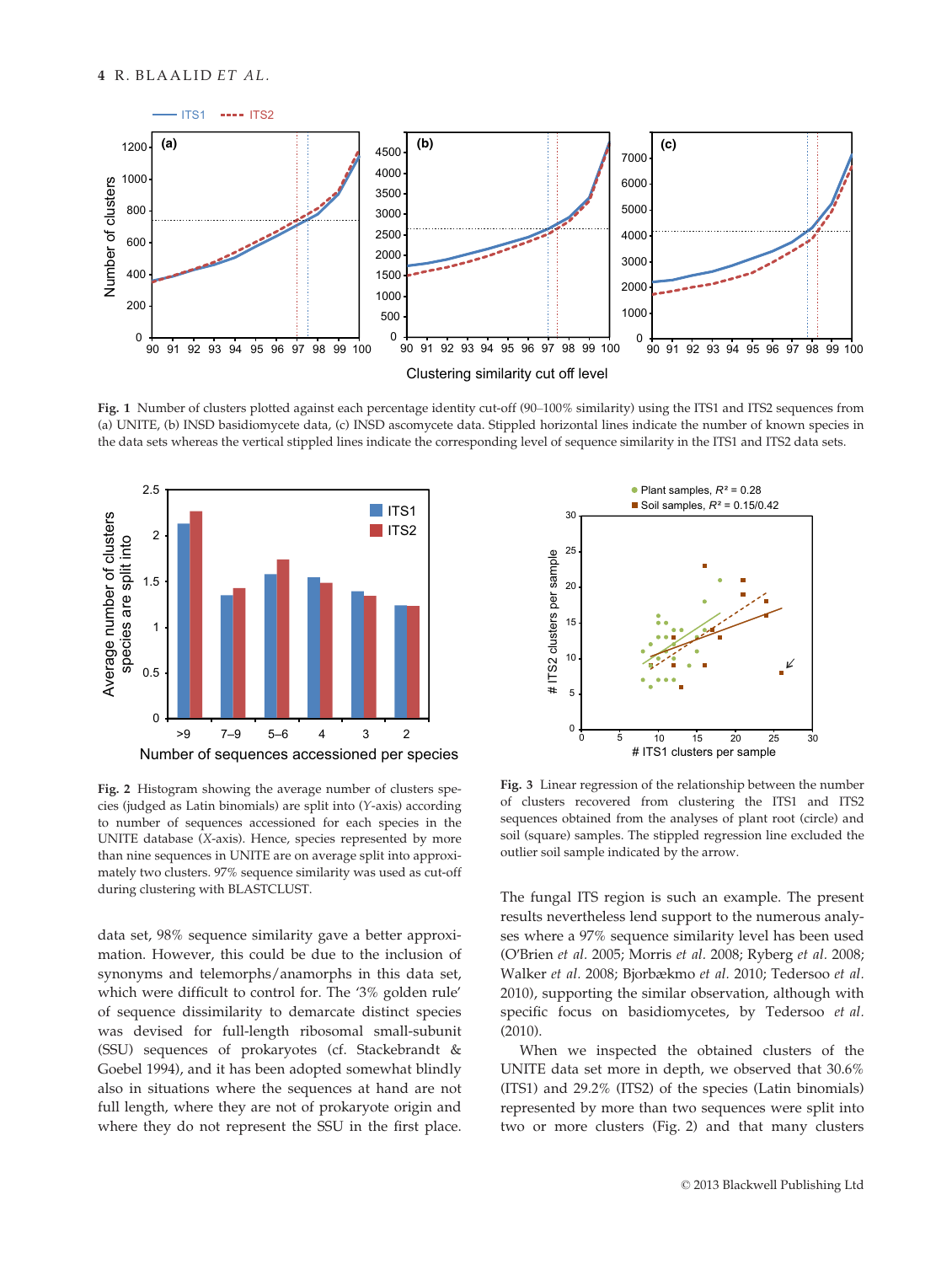(29.5% for ITS1 and 29.7% for ITS2) featured multiple species (Latin binomials). Hence, there were no major differences in how ITS1 and ITS2 performed when it comes to splitting of sequences of the same species across different clusters. It is not surprising that species are split or lumped into different clusters as there is no biological reason why there would be a single threshold value to demarcate intra- and interspecific variability across the fungal tree of life. On the contrary, the last few years have brought plenty of data to show that many lineages of the fungal kingdom differ in terms of distance among species (Nilsson et al. 2008; Gazis et al. 2011). New clustering algorithms, not primarily based on direct sequence similarity, offer promise in this regard (Pommier et al. 2009; Zinger et al. 2009).

# Environmental ITS1 and ITS2 pyrosequence data

A total of 134 872 pyrosequences were retained after filtering: 66 317 ITS1 and 68 555 ITS2 sequences. Clustering at 97% sequence similarity followed by filtering of low-frequency clusters (see above) resulted in 116 (ITS1) and 133 (ITS2) clusters respectively. Notably, the average BLAST similarity matches were significantly higher for ITS2 compared with ITS1 (T-test,  $P = 0.043$ ), probably indicating that more ITS2 data are accessioned in the INSD databases compared with ITS1 (Nilsson et al. 2009). In some phylogenetic studies (Larsson *et al.* 2004; Miller *et al.* 2006), the ITS2 + a part of the large subunit region has been sequenced without including ITS1. Reassuringly, a significant relationship was observed between the number of clusters obtained with ITS1 and ITS2 (Fig. 3).

At the phylum level, the taxonomic composition in the ITS1 and ITS2 data sets was roughly similar, with 44% and 34% of the OTUs ascribed to Ascomycota and Basidiomycota for ITS1 and 47% and 31% as correspond-

ing numbers for ITS2. The small difference at the phylum level (3%) may be a result of primer bias (Bellemain et al. 2010). Both markers identified 10–11% of the OTUs as Zygomycota s.l. (Fig. 4). At the order level, the most dominant basidiomycete groups in both the ITS1 and ITS2 data sets were Agaricales, Thelephorales, Sebacinales and Tremellales (Fig. 4). These were reported in roughly equal abundances with ITS1 and ITS2. Helotiales was the most abundant ascomycete order, comprising 19% of the OTUs for both ITS1 and ITS2. When it comes to number of OTUs, Pezizales were slightly more abundant in the ITS1 data set.

Although ITS1 and ITS2 in general yielded a similar taxonomic composition at the phylum and order level, some differences were noted. For example, Geoglossales was absent in the ITS1 data set. However, only two OTUs were included in this group. Hence, PCR stochasticity cannot be excluded as a cause for this observation. Furthermore, Lecanorales were more abundant in the ITS2 data set. Members of this order are known to have introns at the end of the rDNA small subunit (SSU) and may therefore be more difficult to amplify using, e.g. ITS5. Within Agaricales a higher number of genera appeared in the ITS1 data set whereas higher species diversity within Cortinarius was detected in the ITS2 data set. As above, these discrepancies might be due to biased amplification. However, differences in taxonomic resolution at a genus level between ITS1 and ITS2, as well as different amounts of reference sequences might also account for the observed differences.

Our results largely corroborate earlier observations that structural similarities of the fungal communities are observed across ITS1 and ITS2 (Jumpponen 2004; Arfi et al. 2011; Mello et al. 2011). However, direct comparisons across studies are difficult due to differences in data treatment. While we filtered out low-frequency clusters to remove PCR and sequencing artefacts (Tedersoo et al.



Fig. 4 Taxonomic composition recovered in the environmental samples using ITS1 (116 clusters) and ITS2 (133 clusters) as DNA metabarcodes respectively.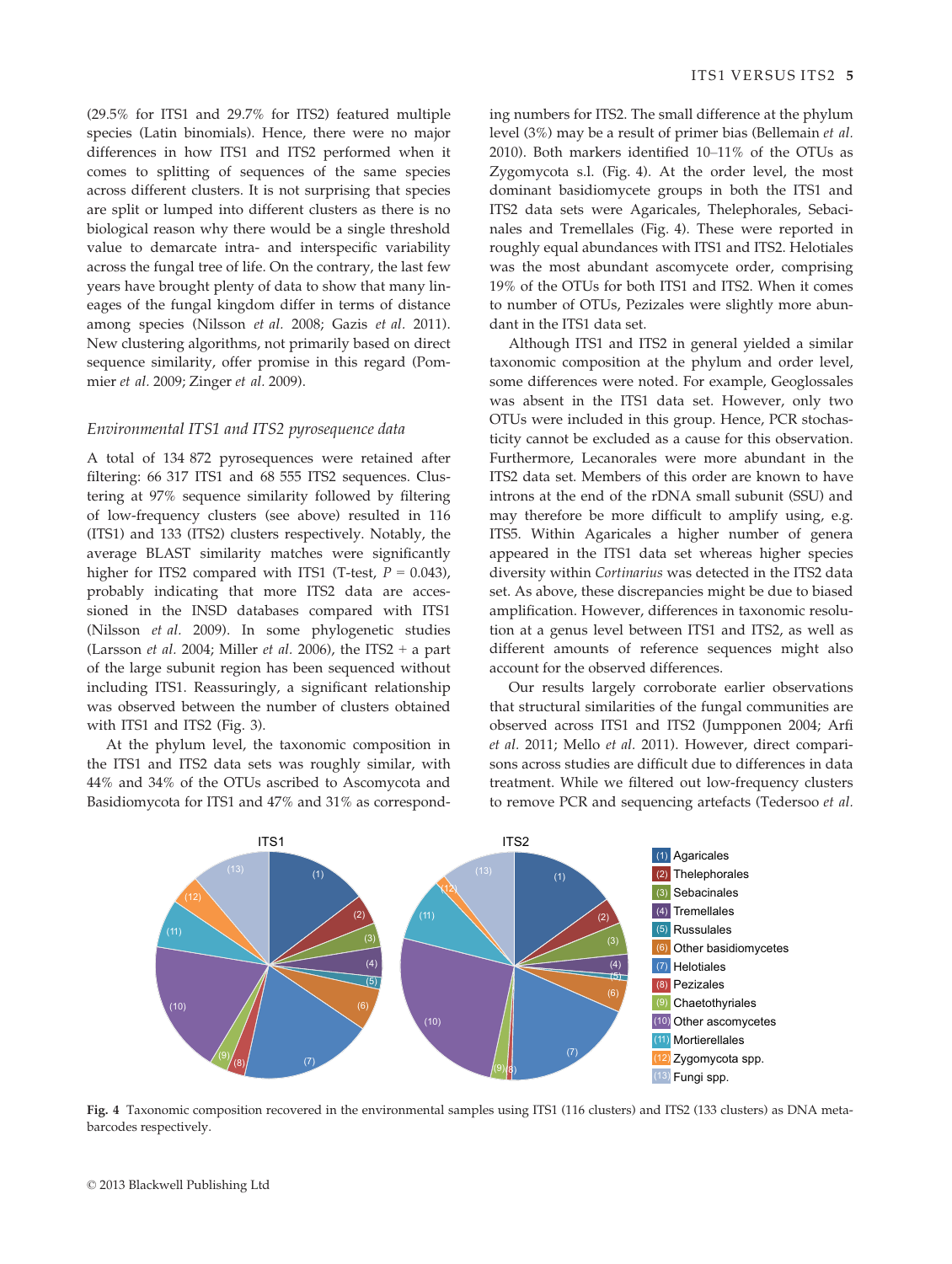2010), singletons were retained in Mello et al. (2011). This study highlights that ITS1 and ITS2 to a large extent yield similar results when used as DNA metabarcodes for fungi. Furthermore, our analyses demonstrate the limitations of ITS as a marker, as ITS sequences from different species often cluster together and many species split into several clusters.

## Acknowledgements

We acknowledge Balder Holm for assistance during fieldwork and the staff at Finse Alpine Research station for providing lab facilities. Xiaoli Zhang is acknowledged for help with programming. Tor Carlsen is acknowledged for supervision and valuable discussions on 454 sequencing, The Norwegian Sequencing Centre for 454 pyrosequencing, and the Bioportal at the University of Oslo for providing bioinformatics facilities. RHN acknowledges financial support from FORMAS (215-2011- 498) and from the Carl Stenholm Foundation.

#### References

- Abarenkov K, Nilsson RH, Larsson KH et al. (2010a) The UNITE database for molecular identification of fungi–recent updates and future perspectives. New Phytologist, 186, 281–285.
- Abarenkov K, Tedersoo L, Nilsson RH et al. (2010b) PlutoF–a Web based workbench for ecological and taxonomical research, with an online implementation for fungal ITS sequences. Evolutionary Bioinformatics, 6, 189–196.
- Altschul SF, Madden TL, Schäffer AA et al. (1997) Gapped BLAST and PSI-BLAST: a new generation of protein database search programs. Nucleic Acids Research, 25, 3389–3402.
- Arfi Y, Buée M, Marchand C, Record E (2011) Multiple markers pyrosequencing reveals highly diverse and host-specific fungal communities on the mangrove trees Avicennia marina and Rhizophora stylosa. FEMS Microbiology Ecology, 79, 433–444.
- Balajee SA, Borman AM, Brandt ME et al. (2009) Sequence-based identification of Aspergillus, Fusarium, and Mucorales species in the clinical mycology laboratory: where are we and where should we go from here? Journal of Clinical Microbiology, 47, 877–884.
- Bellemain E, Carlsen T, Brochmann C et al. (2010) ITS as an environmental DNA barcode for fungi: an in silico approach reveals potential PCR biases. BMC Microbiology, 10, 189.
- Berry D, Ben K, Wagner M, Loy A (2011) Barcoded primers used in multiplex amplicon pyrosequencing bias amplification. Applied and Environmental Microbiology, 77, 7846–7849.
- Bjorbækmo MFM, Carlsen T, Brysting AK et al. (2010) High diversity of root associated fungi in both arctic and alpine Dryas octopetala. BMC Plant Biology, 10, 244.
- Blaalid R, Carlsen T, Kumar S et al. (2012) Changes in the root-associated fungal communities along a primary succession gradient analysed by 454 pyrosequencing. Molecular Ecology, 21, 1897–1908.
- Buèe M, Reich M, Murat C et al. (2009) 454 Pyrosequencing analyses of forest soils reveal an unexpectedly high fungal diversity. New Phytologist, 184, 449–456.
- Carlsen T, Aas AB, Lindner D et al. (2012) Don't make a mista(g)ke: Is tag switching an overlooked source of error in amplicon pyrosequencing studies? Fungal Ecology, 5, 747–749.
- Davey ML, Heegaard E, Halvorsen R et al. (2012) Seasonal trends in the biomass and structure of bryophyte-associated fungal communities explored by 454-pyrosequencing. New Phytologist, 195, 844–856.
- Edgar RC (2010) Search and clustering orders of magnitude faster than BLAST. Bioinformatics, 26, 2460–2461.
- Gardes M, Bruns TD (1993) ITS primers with enhanced specificity for basidiomycetes application to the identification of mycorrhizae and rusts. Molecular Ecology, 2, 113–118.
- Gazis R, Rhener S, Chaverri P (2011) Species delimitation in fungal endophyte diversity studies and its implications in ecological and biogeographic inferences. Molecular Ecology, 30, 3001–3013.
- Gillevet P, Sikaroodia M, Keshavarzianc A, Mutluc EA (2010) Quantitative Assessment of the Human Gut Microbiome Using Multitag Pyrosequencing. Chemistry & Biodiversity, 7, 1065–1075.
- Jumpponen A (2004) Soil fungal communities underneath willow canopies on a primary successional glacier forefront: rDNA sequence results can be affected by primer selection and chimeric data. Microbial Ecology, 53, 233–246.
- Jumpponen A, Jones KL (2009) Massively parallel 454 sequencing indicates hyperdiverse fungal communities in temperate Quercus macrocarpa phylloshere. New Phytologist, 184, 438-448.
- Karsch-Mizrachi I, Nakamura Y, Cochrane G et al. (2012) The International Nucleotide Database Collaboration. Nucleic Acids Research, 40, 33–37.
- Kauserud H, Kumar S, Brysting AK et al. (2012) High consistency between replicate 454 pyrosequencing analyses of ectomycorrhizal plant root samples. Mycorrhiza, 22, 309–315.
- Kodama Y, Shumway M et al. (2012) The sequence read archive: explosive growth of sequence data. Nucleic Acids Research, 40, 54-56.
- Kumar S, Skjærveland Å, Orr R et al. (2009) AIR: A batch-oriented web program package for construction of supermatrices ready for phylogenomic analyses. BMC Bioinformatics, 10, 357.
- Kumar S, Carlsen T, Mevik B et al. (2011) CLOTU: an online pipeline for processing and clustering of 454 amplicon reads into OTUs followed by taxonomic annotation. BMC Bioinformatics, 12, 182.
- Larsson KH, Larsson E, Kõljalg U (2004) High phylogenetic diversity among corticioid homobasidiomycetes. Mycological Research, 108, 983–1002.
- Li W, Godzik A (2006) CD-hit: a fast program for clustering and comparing large sets of protein or nucleotide sequences. Bioinformatics, 22, 1658–1659.
- Margulies M, Egholm M, Altman WE et al. (2005) Genome sequencing in microfabricated high-density picolitre reactors. Nature, 437, 376–380.
- Mello A, Napoli C, Morin CME et al. (2011) ITS-1 versus ITS-2 pyrosequencing: a comparison of fungal populations in truffle grounds. Mycologia, 103, 1184–1193.
- Miller SL, Larsson E, Larsson KH et al. (2006) Perspectives in the new Russulales. Mycologia, 98, 960–970.
- Morris HM, Smith ME, Rizzo DM et al. (2008) Contrasting ectomycorrhizal fungal communities on the roots of co-occurring oaks (Quercus spp.) in a California woodland. New Phytologist, 178, 167-176.
- Mullineux T, Hausner G (2009) Evolution of rDNA ITS1 and ITS2 sequences and RNA secondary structures within members of the fungal genera Grosmannia and Leptographium. Fungal Genetics and Biology, 46, 855–867.
- Nilsson RH, Kristiansson E, Ryberg M et al. (2008) Intraspecific ITS variability in the kingdom Fungi as expressed in the international sequence databases and its implications for molecular species identification. Evolutionary Bioinformatics, 4, 193–201.
- Nilsson RH, Ryberg M, Abarenkov K, Sjökvist E, Kristiansson E (2009) The ITS region as a target for characterization of fungal communities using emerging sequencing technologies. FEMS Microbiology Letters, 296, 97–101.
- Nilsson RH, Veldre V, Hartmann M et al. (2010) An open source package for automated extraction of ITS1 and ITS2 from fungal ITS sequences for use in high-troughput community assays and molecular ecology. Fungal Ecology, 3, 284–287.
- O′Brien HE, Parrent JL, Jackson JA et al. (2005) Fungal Community analysis by large-scale sequencing of environmental samples. Applied and Environmental Microbiology, 71, 5544–5550.
- Pommier T, Cranbäck B, Lundberg P et al. (2009) RAMI: a tool for identification and characterization of phylogenetic clusters in microbial communities. Bioinformatics, 25, 736–742.